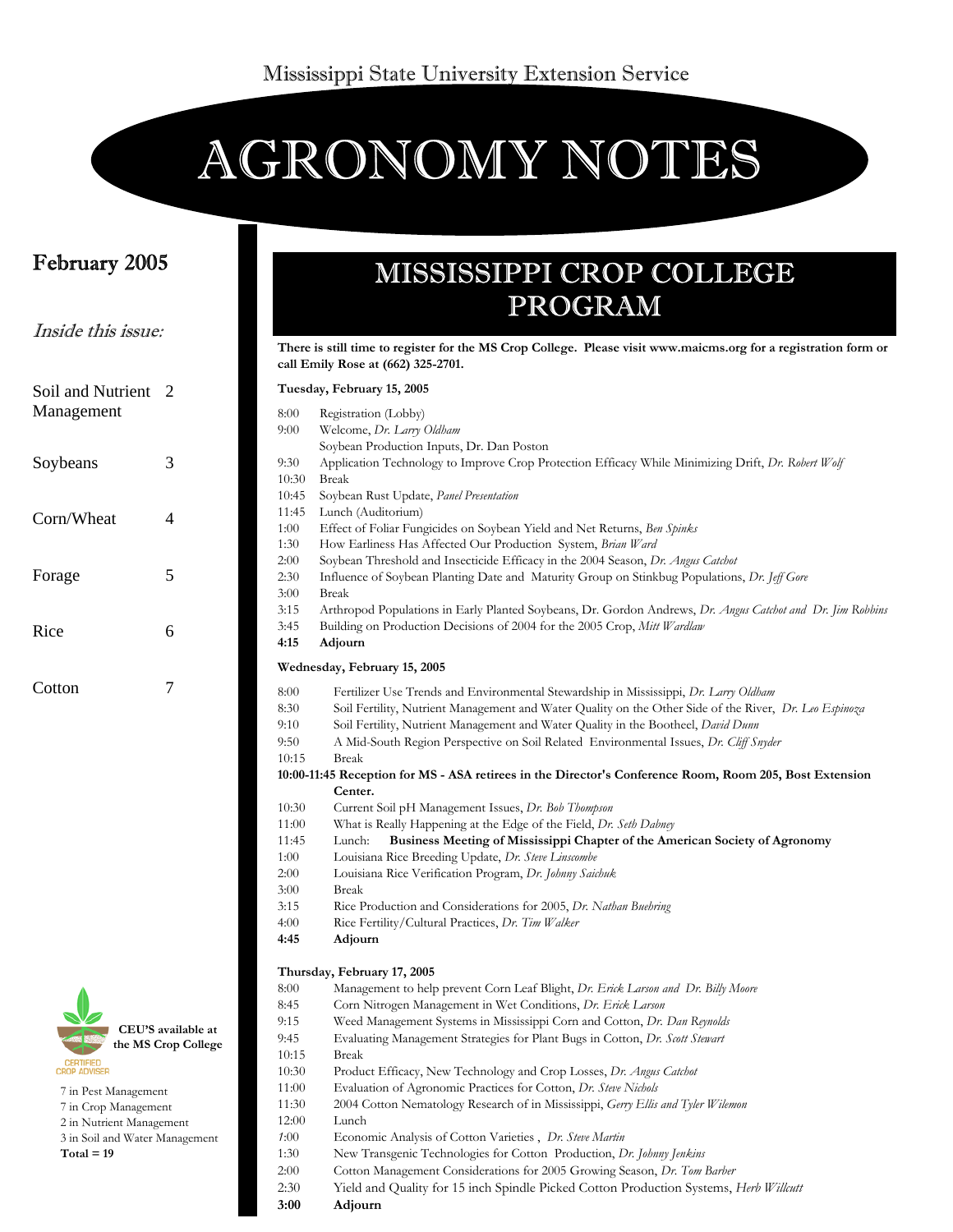# Soil and Nutrient Management By Dr. Larry Oldham

Too good to be true is often really too good to be true when we talk about soil amendments and fertilizers. My favorite lines alternate between "it's so new the university has not heard of it" and "the university refused to test it unless we gave them a lot of money". Pay very, very close attention whenever these phrases come up.

They may be telling the truth, but they may not be telling everything they know. Every year brings a new crop of alternative fertilizers that will a) be more plant available, b) invigorate the soil, c) improve yields, or d) all of the above.

And the university has NOT heard of it because IF it were a true plant nutrition breakthrough, the excitement in the academic world would be palpable. Every academic plant nutritionist truly loves to test products or technologies which may legitimately help plant growth efficiency in both the agronomic and horticultural markets. There would be gung-ho researchers doing application rate tests on a number of soils using agronomic crops, vegetable crops, turf grasses, and ornamentals. Physiologists would be examining the mode of action at the molecular genetic level.

Fortunately, or unfortunately, depending on your point of view, very few products succeed in generating this type of interest. Science contradicts the utility of many suggested materials before it ever gets to the testing stage. There are certain laws of chemistry, biology, and physics that govern the behavior of all materials. Some claims out there need a little more scientific documentation (reverse the spin of electrons in the soil for example) before they can be supported.

It costs money for experimentation including capital equipment, current operating expenses, labor, and management. Basic soil fertility funding is not the leading investment by any university. Materials which come on the market other than through a welldocumented scientific advance, are not necessarily a priority for researchers without support from an external body.

So if you are intrigued by a soil amendment or fertilizer product, test it yourself as you may already do with crop varieties. Do not bet the whole acreage on it. Perform a test on your own farm, applying the product in some strips and not in others, using your management system on your own soils, using your own irrigation scheduling, keep notes on it through the growing season, and look hard at the results in the combine or picker or baler next fall.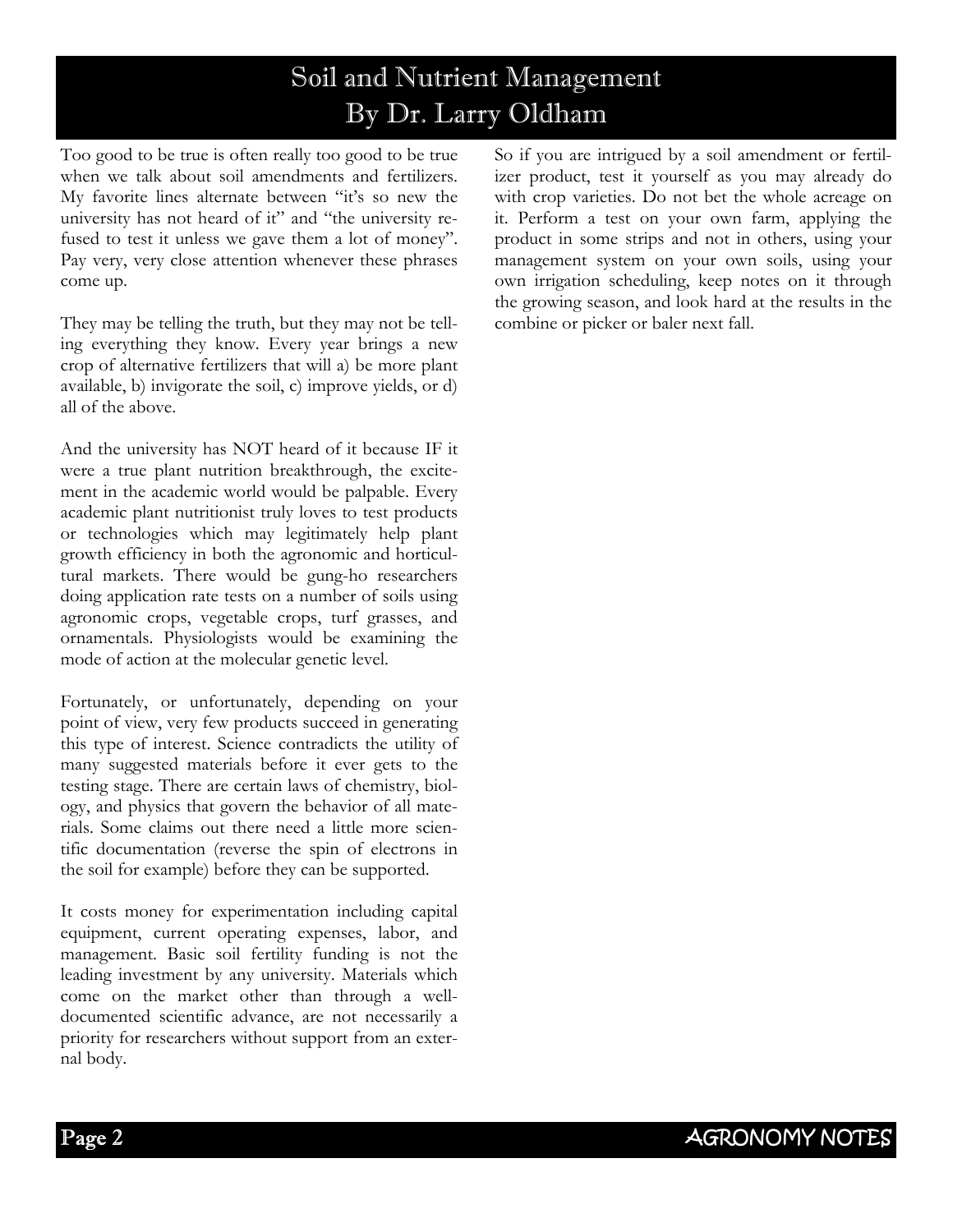# Soybeans By Dr. Alan Blaine and Brian Ward

Well, another growing season is just around the corner, and we are having to deal with a "real" shortage of soybean varieties. Last year, it was the early MG IV's and this year it is both MG IV's and V's. This shortage was created by adverse weather that occurred on MG V's thus putting greater pressure on Group IV's supplies. If you have not booked your varieties by now, you are probably not going to get your first choice. Many will be forced to plant varieties that they have never seen in the field or have limited experience with due to the shortage. Attempt to match each variety to the proper scenario/soil type on your farm. In the case of wide rows, a later planting date will allow early maturing varieties the opportunity to reach their full height/growth potential. The biggest concern in wide rows is weed control or lack of due to an open canopy. If you do not want to delay planting there are still some good options for weed control, which are pre materials or the use of a directed spaying.

Stem canker was a major issue on MG V's, particularly in the Delta last growing season. If you had stem canker in a field and are going to plant soybeans in that field, use a resistant to moderately resistant variety. If you plant a susceptible variety where you had stem canker last year yields can be severely reduced if stem canker reoccurs. Variety selection, crop rotation and early planting will reduce the effects of this devastating disease.

Traveling around the state the last week in January, there were a lot of tractors and airplanes at work in the fields. It is very unusual to see this warm/dry weather in January, and we are glad to see many take advantage of this situation. This leads us to thoughts regarding burndowns.

The last couple of years, we have looked closely at fall burndowns. The need for fall burndowns has evolved because of the earliness of soybeans coming out of the field (which has allowed grasses and other weeds to regenerate and go to seed before a killing frost). We have looked at a lot of fields with glyphosate, Valor Goal or a combination and the results are all the same. Most everyone said that they wished they had put more out. Some of the fall burndowns occurred in September with glyphosate alone. This will eliminate a lot of fall vegetation and probably reduce some weed problems, especially if you kill the fall growth before it goes to seed. This is very economical but it will not keep you from putting out a spring burndown; because, the winter annuals have not yet emerged. If you go to a glyphosate + Valor or Goal combination a good time for application is around Thanksgiving through the first couple weeks of December. This allows you to control most all of the winter vegetation and avoid complaints in the spring.

There are many excellent options for spring burndowns. Scout your fields and determine the best treatment for each field. If you put out a burndown soon, remember it takes a while for it to work this time of year with the temperatures fluxuating so much.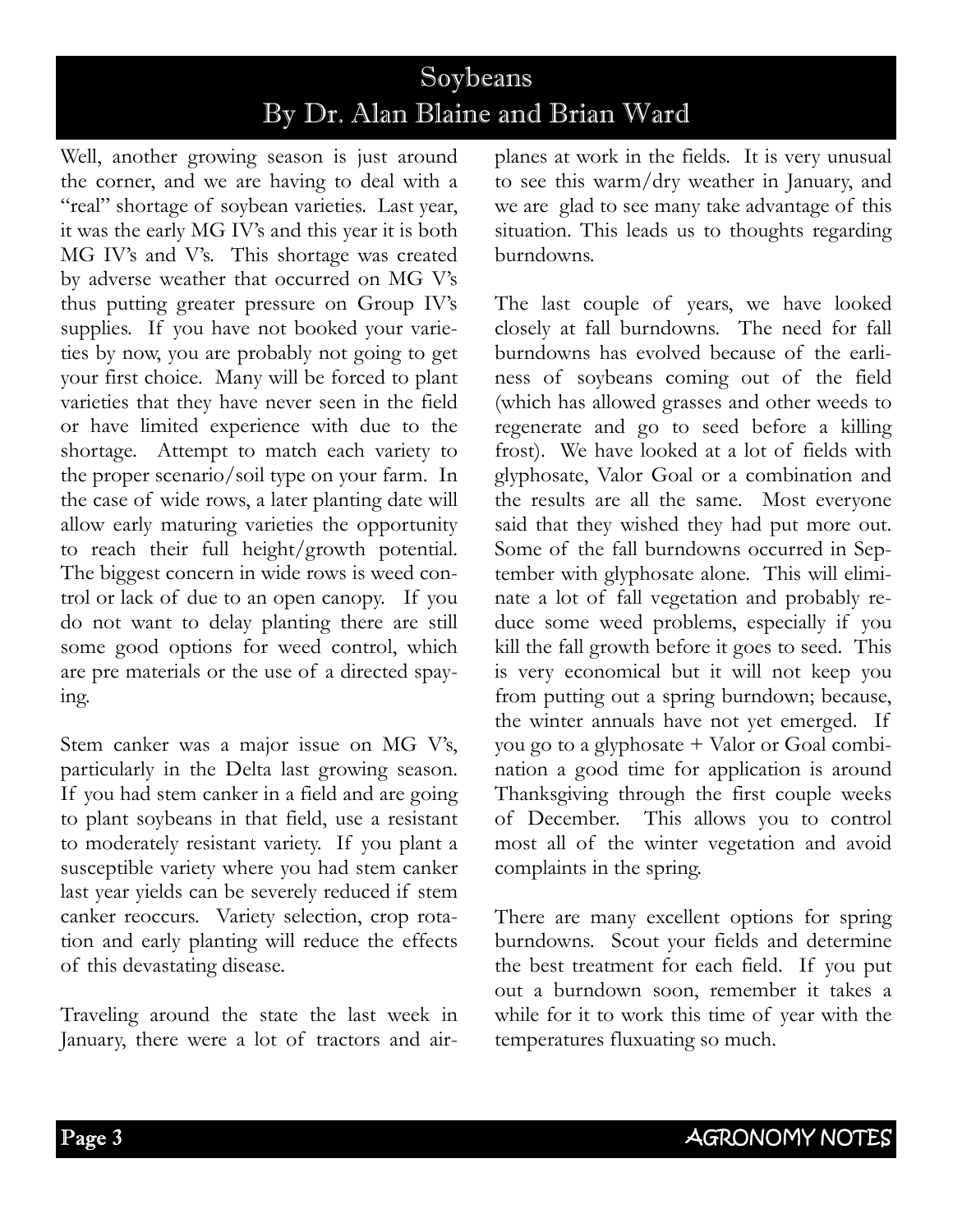# Corn/Wheat By Dr. Erick Larson

#### **CORN**

**Managing Weather Limitations -** Growing corn in Mississippi can be very profitable, but does have considerable risk, which producers should address with management practices. The primary environmental risks include wet springs and hot, dry summers. Growers should utilize raised beds on fields with marginal drainage to relieve potential waterlogging and warm the soil to promote better seedling establishment and vegetative development. Early burndown herbicide application helps both these problems because it promotes warmer, drier seedbeds during the spring and encourages earlier planting. Early planting helps corn avoid stress associated with midsummer drought. Irrigation can help alleviate water stress, but does not over-ride the importance of early planting (because of heat stress).

**Burndown herbicide timing:** Moist soil conditions often severely restrict planting time during the optimum corn planting period. Utilizing a late winter burndown herbicide to control winter vegetation allows producers to manipulate soil moisture and encourage earlier planting. Killing winter weeds several weeks before planting allows the soil to absorb much more solar energy, compared to soils covered by a blanket of lush weed vegetation. This warms and dries the soil, which allows earlier planting and promotes corn seedling vigor. Burndown herbicides utilizing glyphosate should be applied four to six weeks before planting (this month) to gain these advantages.

**High Yield Key:** Someone recently asked for a hybrid suggestion that had 250 bushel per acre yield potential. Actually, nearly all corn hybrids possess the potential to yield well more than 250 bushels per acre. In fact, a hybrid available in Mississippi produced a world record 408 bu/A a few years ago in east central Iowa. It's our responsibility to manage our corn crop so that it will produce as much grain as "mother nature" will support. Without downplaying the importance of hybrid selection - insufficient fertility may limit corn yields statewide more than any other management input. Everyone knows corn requires substantial nitrogen application, however, my observations indicate nitrogen is not normally the nutrient limiting yield. Corn requires nearly twice as much phosphorus and about 40-50% more potassium, compared to cotton and soybeans.Additionally, low soil pH (below 6.0) substantially restricts nutrient availability and stunts crop growth drastically (resulting from increased availability of toxic elements) when pH is below 5.5. These needs are best addressed through a sound soil testing program, which provides corn fertility recommendations for your cropping system and yield goal.

**Risk of ultra-early planting:** Abnormally warm, dry conditions sometimes allow an opportunity to plant corn during late February or early March. Although early planting is a critical component of successful corn production, planting corn extremely early (well before recommended dates), even if soil temperatures are warm, provides little if any crop development advantages, while risking stand failure. Extraordinarily early planting enhances maturity very little, because corn growth rate is correlated to temperature, and heat unit accumulation (GDD 50) is historically very low during early March.

**Guidelines for corn planting date:** The standard guideline for determining earliest planting date is when morning soil temperature at a two-inch soil depth is 55 degrees F or 50 degrees F at a 6-inch soil depth. Planting before the soil temperature is warm enough for germination greatly increases the potential for stand failure, because germination growth rate is dependent upon soil temperature. Soil temperature may vary considerably depending upon amount and type of plant residue, soil texture and slope. Thus, randomly measuring soil temperature with a thermometer within a field should provide a reliable indicator of desirable conditions for stand establishment. Corn produces highest yields when planted within 4 - 5 weeks after soil temperature is warm enough for germination. This has historically corresponded with the following calendar dates:

Geographical Region of Mississippi: Southern : February 25 - March 15 Central: March 5 - April 10 North-Central: March 15 - April 20 Northern: March 20 - April 25

#### **WHEAT**

**Wheat nitrogen fertilization:** In the mid-south, nitrogen application timing typically has a significant effect on wheat productivity, since nearly all nitrogen is applied in the spring. The initial topdress of a split application should be applied when dormancy breaks in late-winter during tillering stages (Feekes growth stage 3 or 4 - normally early February) and not exceed 50% of the total seasonal amount. The purpose of this application is to promote tillering and head size. The final topdress application should be applied by the time the first node appears at the beginning of stem elongation (jointing, Feekes growth stage 6). This application delivers the main nutritional needs of the crop. This generally occurs in early-March. Growers who choose to apply spring nitrogen in a single application should time it at Feekes growth stage 4 or 5. Recommended spring nitrogen rates generally vary from 90 - 140 lbs./a. with higher rates within this range recommended on clay soils and high yield potential wheat.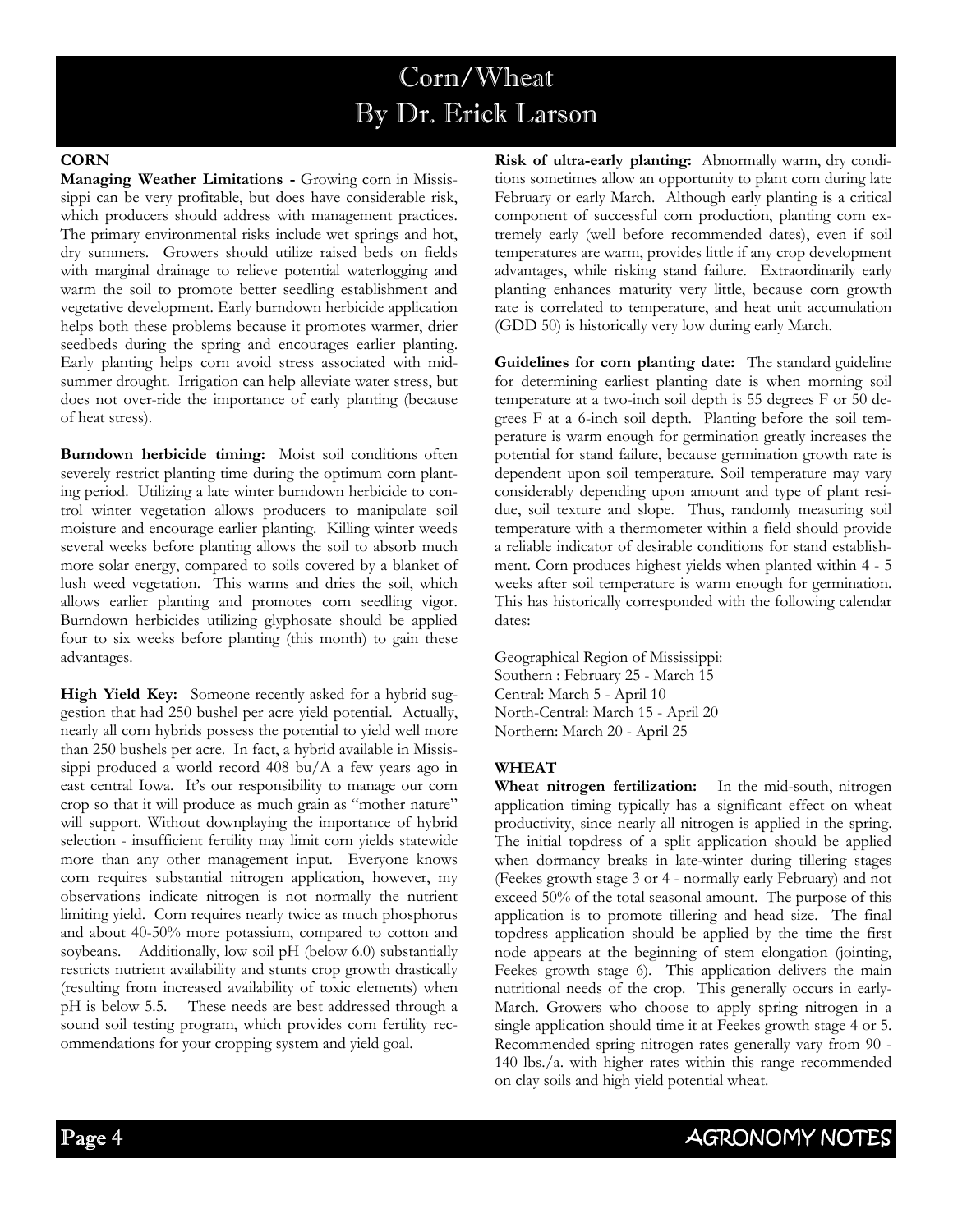# Forage By Dr. Richard Watson

#### **Hay Crops and Grazing Schools**

**Focus for 2005 hay season should be quality not quantity:** Hay continues to be a significant commodity crop in Mississippi. Statistics released late last year by the Mississippi Agricultural Statistics Service and the Mississippi State University Department of Agricultural Economics, estimate the 2004 crop to be worth around \$85-\$90 million. This represents about 2.1 million tons of hay production off 720,000 acres. Overall, the number of acres is down about 30,000 acres on 2003 but the moist summer lifted yields to an average of 2.9 tons/acre, resulting in total production that was 200,000 tons above 2003 estimates. While yields in 2004 were generally good, the wet summer also created many problems with quality, and many producers lost one or more cuttings to the frequent rainfall. Therefore, hay stocks will be generally adequate from a tonnage standpoint, but finding good quality hay will be more of a challenge. This means that cattle producers will require more supplemental feeds for their cattle this winter.

The focus for 2005 hay season should be lifting the overall quality of hay produced in the state rather then trying to maximize tonnage. The humid Southeast will always have its challenges for hay production. Some producers are minimizing the negative impacts of weather on hay production by producing high moisture wrapped hay or baleage. This method of forage storage is particularly effective for spring harvests of annual ryegrass and other high-moisture crops, for the first cutting of bermudagrass, or even for a hay crop where the weather has prevented effective drying.

For more information on hay production practices that will optimize your quality and yield, contact your local county extension office.

#### **South Mississippi Spring Grazing School**

The Mississippi State University Extension Service, in conjunction with the USDA-NRCS, will be conducting a grazing school this spring for livestock and hay producers in Southern Mississippi. The two-day school will be conducted on the 17th and 18th March 2005 at the Mississippi State University White Sands Beef Cattle Research Unit near Poplarville, MS.

The program will include practical courses on the management of forage crops important to South Mississippi. This includes the grazing and fertility management of annual ryegrass, bermudagrass, bahiagrass, and clovers. Other topics include weed control, and animal nutrition. The program will cater for all types of forage-based livestock, including beef cattle, dairy cattle, sheep/goats, and horses. The school will offer demonstration and hands-on activities to allow participants to put many of the forage management principles into practice. Practical exercises will include pasture allocation to livestock, balancing your forage and feed rations, and the calibration of spray and fertilizer spreading equipment.

Participants will be provided with lunch and refreshments on both days, and course materials will include a grazing school booklet with summaries of the information covered in the school, a copy of the Southern Forages Pocket Guide, a forage measurement stick, and a pocket calculator for calibration and allocation exercises.

People interested in participating are asked to register for the school by sending in a registration form by March 10, 2005. A registration fee of \$25 is required to cover the cost of course materials, and the fee also includes a year membership to the Mississippi Forage and Grassland Council, as well as the American Forage and Grassland council, which provides quarterly publications highlighting innovations and news in the forage industries.

The White Sands Research Unit is located on MS HWY 26 about 10 miles West of Poplarville.

For further information on the grazing school, and registrations forms, please contact your local county extension office or Dr Richard Watson; Phone (662) 325-5463; Email: rwatson@pss.msstate.edu.

REGISTRATION DETAILS (please print clearly):

NAME

POSTAL ADDRESS

PHONE

PAYMENT ENCLOSED (\$25/person): \[ \] (Please make checks payable to Spring Grazing School) Mail Completed registration to:

**Dr Richard Watson, 117 Dorman Hall, Mail Stop 9555, Mississippi State University, Mississippi State, MS 39762.**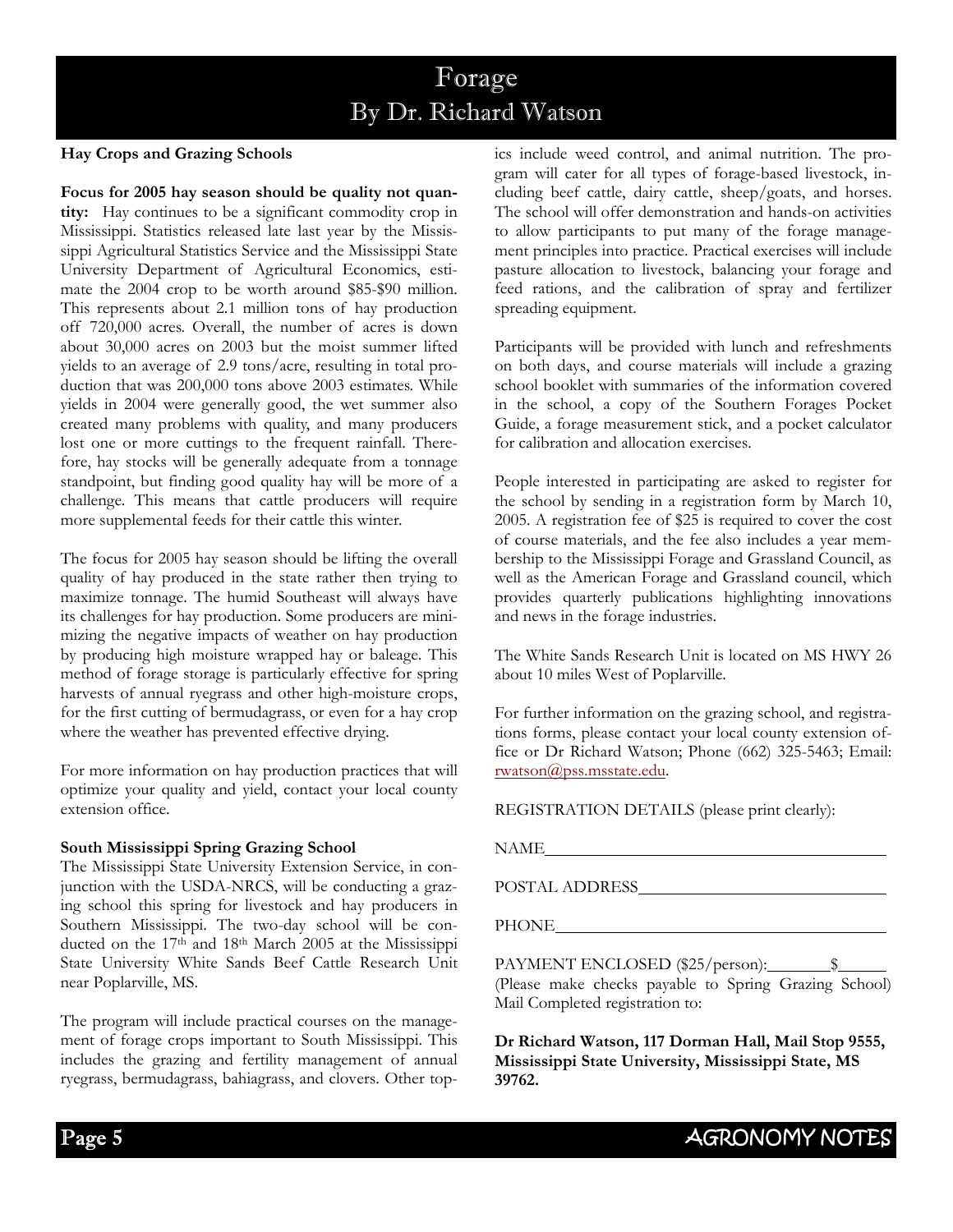# Rice By Dr. Nathan Buehring

There has been a rapid adoption of stale seedbed and minimum tillage programs in Mississippi rice production. For most of you this has been a no brainier because spring tillage on heavy buckshot soils can often lead to baseball size clods that a jack hammer cannot even brake up. Also, this transition has been made easier with better grain drills and glyphosate being cheaper than diesel fuel. With this adoption, we are becoming more reliant on the use of burndown herbicides in rice. The options for winter weed control in rice is not as wide or flexible as in other crops such as soybeans and cotton. However, there are enough options to be very successful in a burndown program.

There are two major things to consider when putting a burndown program together. First, what is your target planting date from the time of the burndown application? This will either narrow or widen your herbicide options. Second, what is your winter weed spectrum? Certain herbicides are more effective on certain winter weeds.

When looking at the target planting date, I have three categories: less than 4 weeks, 4 to 6 weeks, and greater than 6 weeks before planting. With a planting date of within 4 weeks, there are only two herbicide options, glyphosate or paraquat. Glyphosate can do a good job with 3 to 4 weeks before planting. However, anything less than 3 weeks would need a good dose of paraquat to get the ground ready for planting. Once target planting date is over 4 weeks, two more herbicides become an option to use, 2,4-D and Valor. Harmony Extra is another option if the target planting date is over 45 days. One of these herbicides is generally tank-mixed with either glyphosate or paraquat to expand the weed control spectrum. In the 4 to 6 week window, these are good options to use. Once the planting window exceeds 6 weeks, some residual weed control maybe needed, therefore, a glyphosate plus Valor is good option.

Proper identification of winter weeds is a key to coming up with best control program. Common winter weeds, such as annual bluegrass, buttercup, chickweed, dandelion, and bittercress, can be controlled with ei-

ther 2 pints/A of paraquat (Gramoxone Max) or 2 pints/A of glyphosate  $(0.75 \text{ lb } ae/A)$ . This is why most winter weed control programs begins with either paraquat or glyphosate. Other winter weeds, such as ryegrass, Carolina geranium, cutleaf eveningprimrose, and henbit, are more difficult to control which will require more attention for the best results.

Ryegrass seems to becoming a more difficult weed to control, but the best herbicide option is still glyphosate. However, the rate of glyphosate will need to be increased to at least 3 pints/ $A$  (1.125 lb ae/ $A$ ). Increasing the rate of glyphosate can add a lot more in weed control and not crunch your budget with the price of glyphosate being as low as \$3/pint.

The best control options for Carolina geranium will be a tank-mix of paraquat or glyphosate with either 2,4-D (1 to 2 pints/ $A$ ). For cutleaf evening primations control, 2,4-D will be the best option to include into the program. Glyphosate plus Valor  $(1 \text{ to } 2 \text{ oz}/A)$ will be a good option as well. Henbit control becomes a little more difficult once it reaches the flowering stage. Therefore, a tank-mix of glyphosate with either Valor or 2,4-D will give you better results.

Also, there are minor winter weed problems in rice with curly dock, clovers/medics, and horseweed (Mares tail). These are not problem weeds as long as 2,4-D is included into the program.

There are a few other considerations to make in winter weed control program. When using paraquat, adequate spray coverage is essential. Use a spray volume of 20 gal./A (GPA) by ground and 5 GPA by air. Also, when using 2,4-D, a total of 2.5 pints/ A can be applied per a growing season. So if you plan on using 2,4-D later on in the season, you may want to consider another product for your winter weed control program. As allows, please read and follow label instructions before using any product.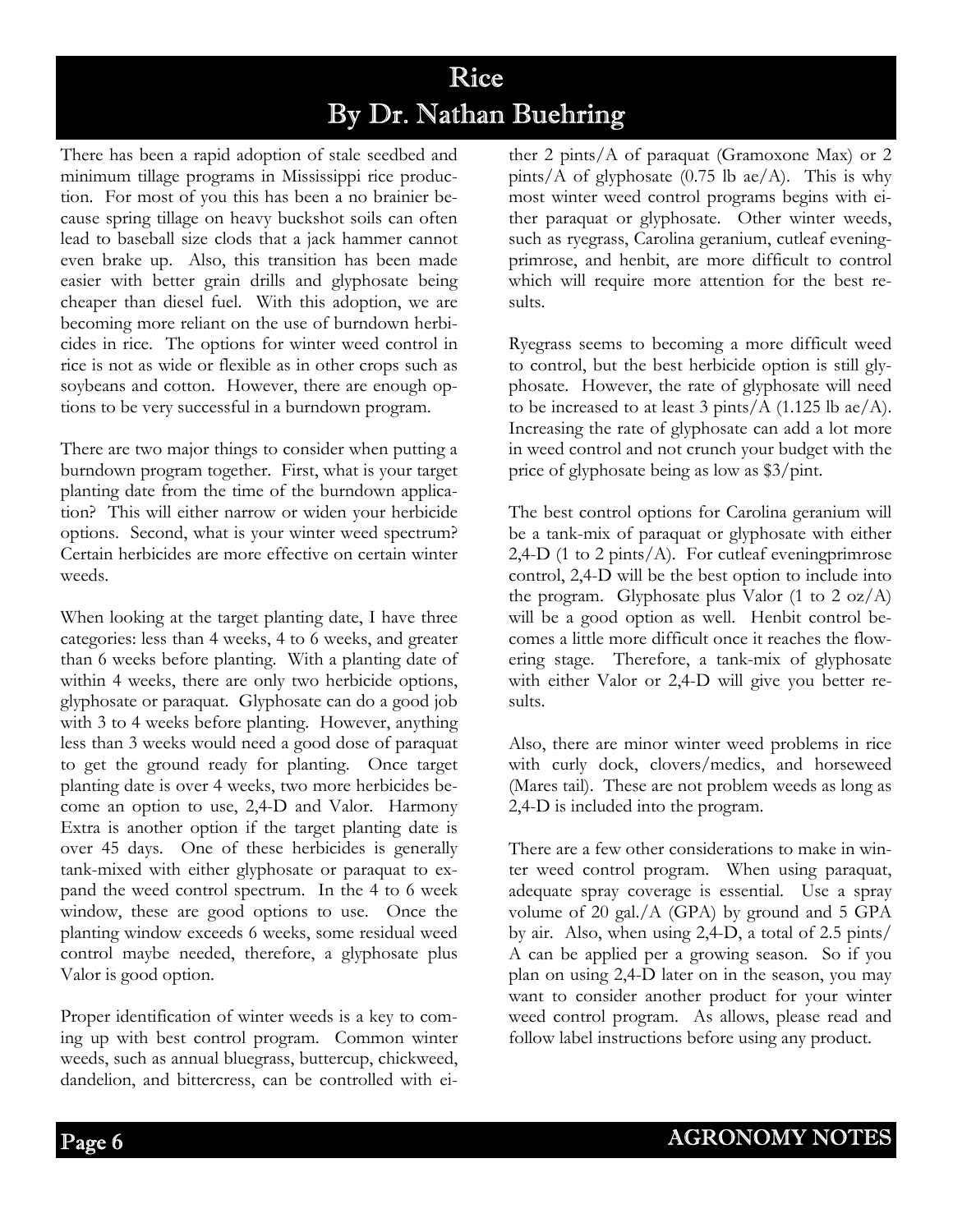# Cotton By Dr. Tom Barber

As we approach yet another season following a record yield of approximately 1034 lb/A, I for one am very excited considering this is the first full season that I will serve as your Cotton Specialist. I personally think we have nowhere to go but up.

Several decisions need to be made before planting. The low prices of cotton and corn, the possibility of Asian soybean rust, coupled with the increase in fertilizer, seed and technology fees have many growers pondering over which crop to plant. I feel that cotton acres in the state will remain flat to possibly up towards 1.2 million. Two main things growers should be focusing on at this time are soil fertility and selecting cotton varieties. If you are practicing a crop rotation program, especially cotton:corn, **soil pH is critical**. Neither cotton nor especially corn, are tolerant of low pH conditions. The previous crop will also play a role in the amount of nutrients removed from the soil. It is important to make sure that your fertility program is balanced to favor crops grown in rotation. The following tables show the nutrient requirements for several crops.

#### **Harvested Nutrients**

| Crop    | Yield      | N         | $P_2O_5$ | K,O |  |
|---------|------------|-----------|----------|-----|--|
|         | bu or lb/A | --------- | lh/A     |     |  |
| Corn    | 180        | 136       | 80       | 52  |  |
| Sovbean | 55         | 220       | 44       | 78  |  |
| Wheat   | 70         | 80        | 38       | 24  |  |
| Cotton  | 1000       | 64        | 28       | 40  |  |

#### **Nutrient Uptake for Selected Crops**

| Yield<br>Crop |            | N   | $P_2O_5$      | K <sub>2</sub> O | -S | Ma |  |
|---------------|------------|-----|---------------|------------------|----|----|--|
|               | bu or Ib/A |     | ------------- | Ib/A             |    |    |  |
| Corn          | 180        | 240 | 102           | 240              | 30 | 58 |  |
| Soybean       | 55         | 288 | 54            | 188              | 18 | 22 |  |
| Wheat         | 70         | 130 | 48            | 142              | 18 | 22 |  |
| Cotton        | 1000       | 160 | 48            | 140              | 24 | 22 |  |

**Cotton variety selection** is one of, if not the most important decision to maximize yield and **high quality** potential. I emphasize quality in the last sentence; because, we can no longer continue to produce average cotton quality and expect to be a key player in the foreign market. Two-thirds of our cotton is sold overseas, quality must be factored in when considering which variety to plant. Balancing quality and yield is very difficult to do, but we must strive to set a higher standard on Mississippi Cotton. Review cotton variety trial data carefully and select a variety mix that will spread risk and result in improved average quality. Contact your local county extension office for copies of the 2004 Cotton Variety test results or visit http:// msucares.com/pubs/crops3.html. This will lead you to a PDF copy of the 2004 Variety Test Results.

Another topic that I have many calls on is nematode resistant varieties. There are currently no varieties resistant to the reniform nematode. However, there are some varieties, ST 5599 BR for example that have some tolerance to root knot nematode populations. It is imperative that you take soil samples to determine which nematode you have.

**Drainage:** Adequate drainage in a cotton field is critical. You must be able to move water off the field quickly. Decreased drainage can lead to poor root systems, nutrient deficiencies and delayed cotton maturity. Make sure drain furrows and tale ditches are clean for rapid water removal.

**Burndown:** It is the time of year to be thinking about what burndown program to use. Always keep in mind your pre-plant restriction intervals. For 2,4-D and Valor the pre-plant interval is 30 days, Clarity is 21 days and Harmony GT has a supplemental label reducing the pre-plant interval to 7 days. If you have a horseweed (Mares tail) problem, I would recommend either 2,4-D or Clarity tank-mixed with glyphosate or Gramoxone. If you have a heavy infestation of horseweed, and have had previous problems in season, you might want to consider adding a residual with your burndown to prevent in-season flushes. Both Diuron and Valor have excellent residual activity on Horseweed.